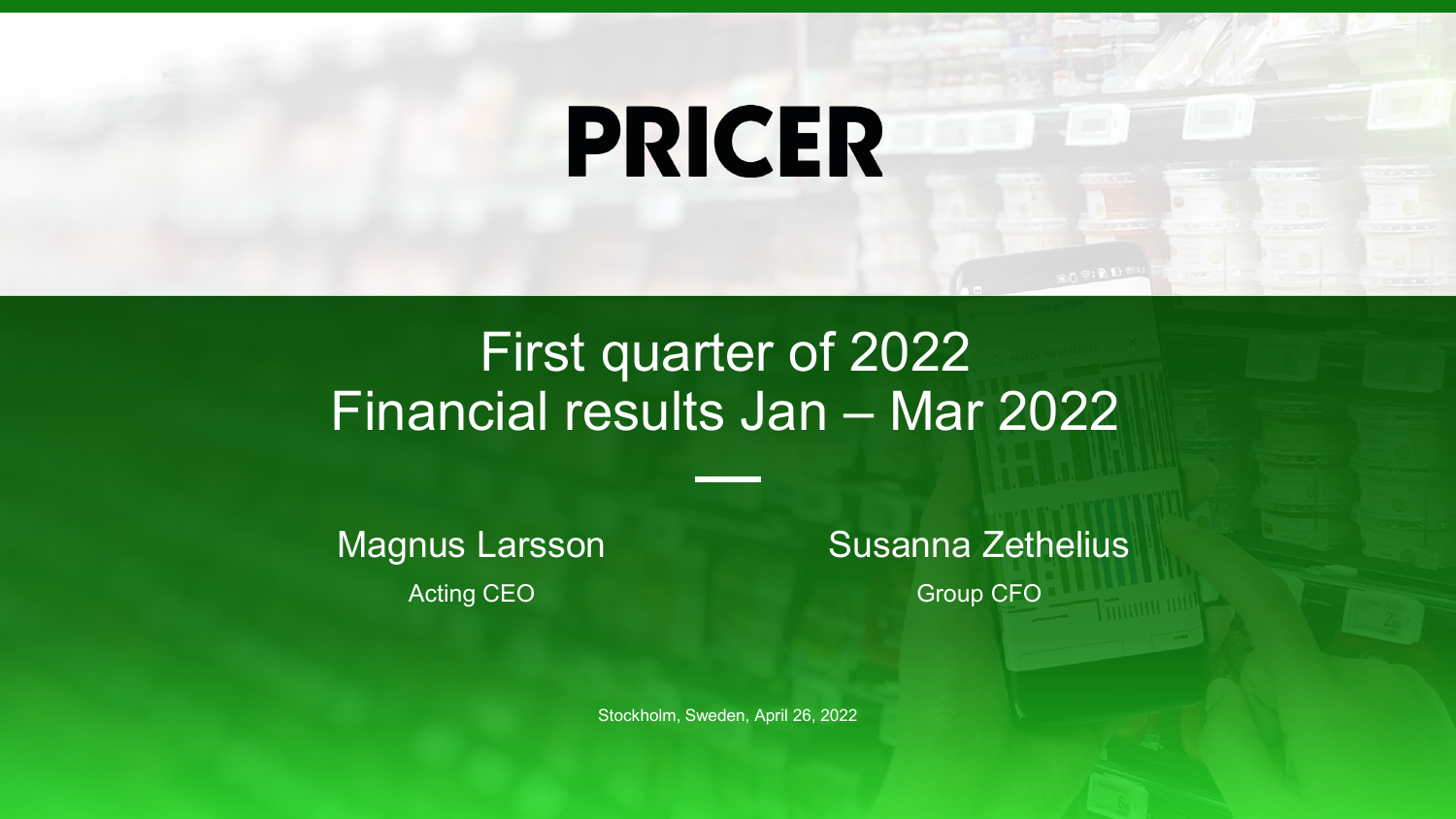### Q1 report highlights

**1** Solid and sausiactory growth of revenues and order intake<br>
vs Q1 2021 despite challenging market conditions<br>
Previously communicated cost increases remained or Solid and satisfactory growth of revenues and order intake vs Q1 2021 despite challenging market conditions

Previously communicated cost increases remained or increased affecting product margins

The Canadian market is showing very strong growth across several customer accounts with Canadian Tire being the largest

**4**

**5**

**3**

**2**

Following the merge of PLUS and Coop in the Netherlands, Pricer received an order to equip 80 stores with ESL during 2022

The Swedish and Italian markets showed strong growth while traditional markets continued to show a high demand for Pricer solutions

**Growing inflation trigger retailers to speed up or revisit plans to deploy ESL solutions**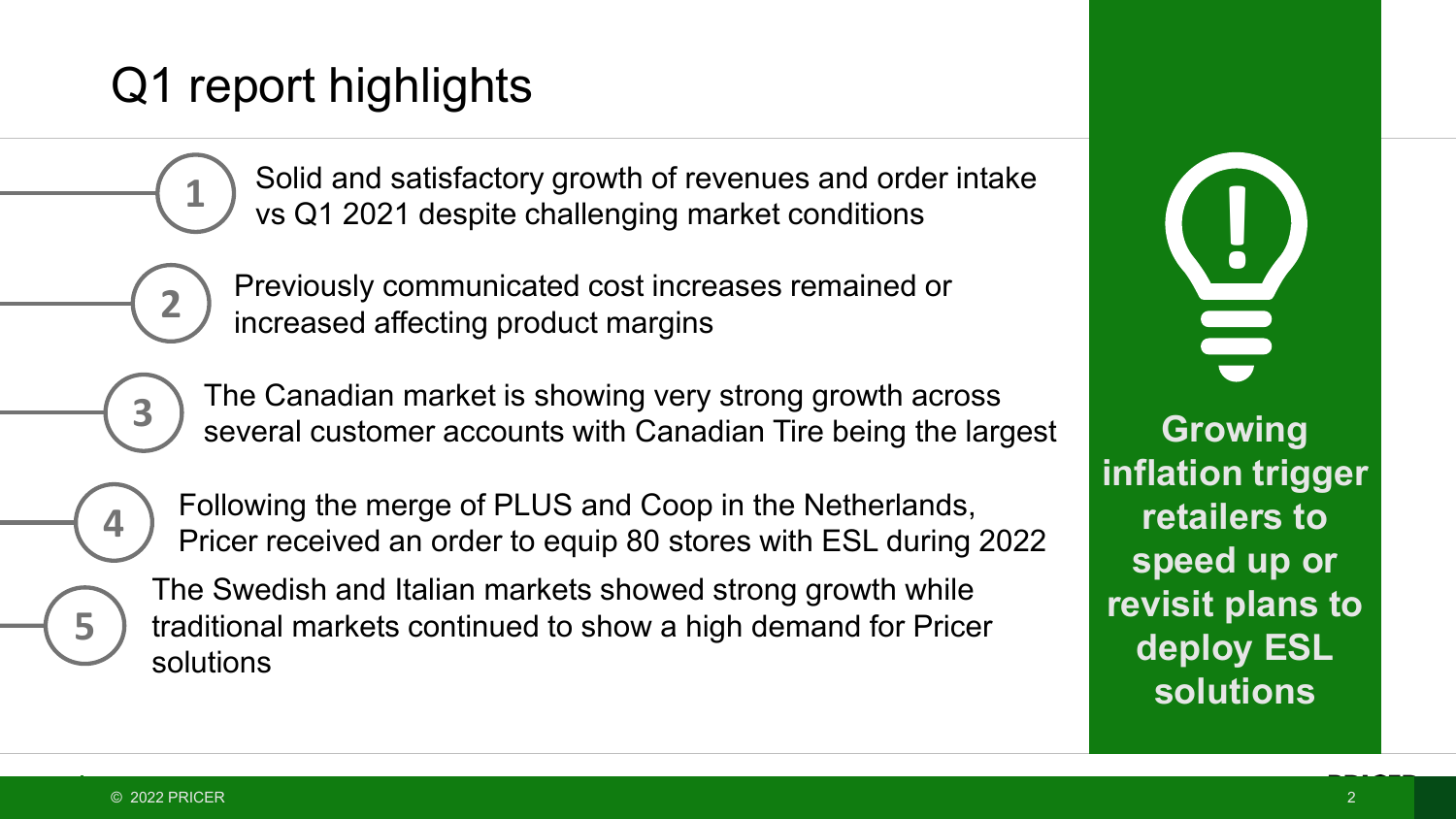### Market update

**1**

**2**

**3**

Inflation across the markets is driving ESL take-up as the need to manage frequent price increase grows at a very high pace

Retailer interest in in-store digital transformation is growing fast and they require a flexible, energy efficient & reliable ESL system

Digital solutions enabling retailers to engage and communicate with shoppers to generate additional sales is getting traction

Pricer ShelfVision pilots, based on Pricer patent, increase product shelf availability in pilot stores and generates very high interest

**5**

**4**

Customer demand for in-store retail technology solutions is growing in the Asia-Pacific market creating new opportunities **!**

**In-store digitalization is critical to drive profitability and consumer loyalty**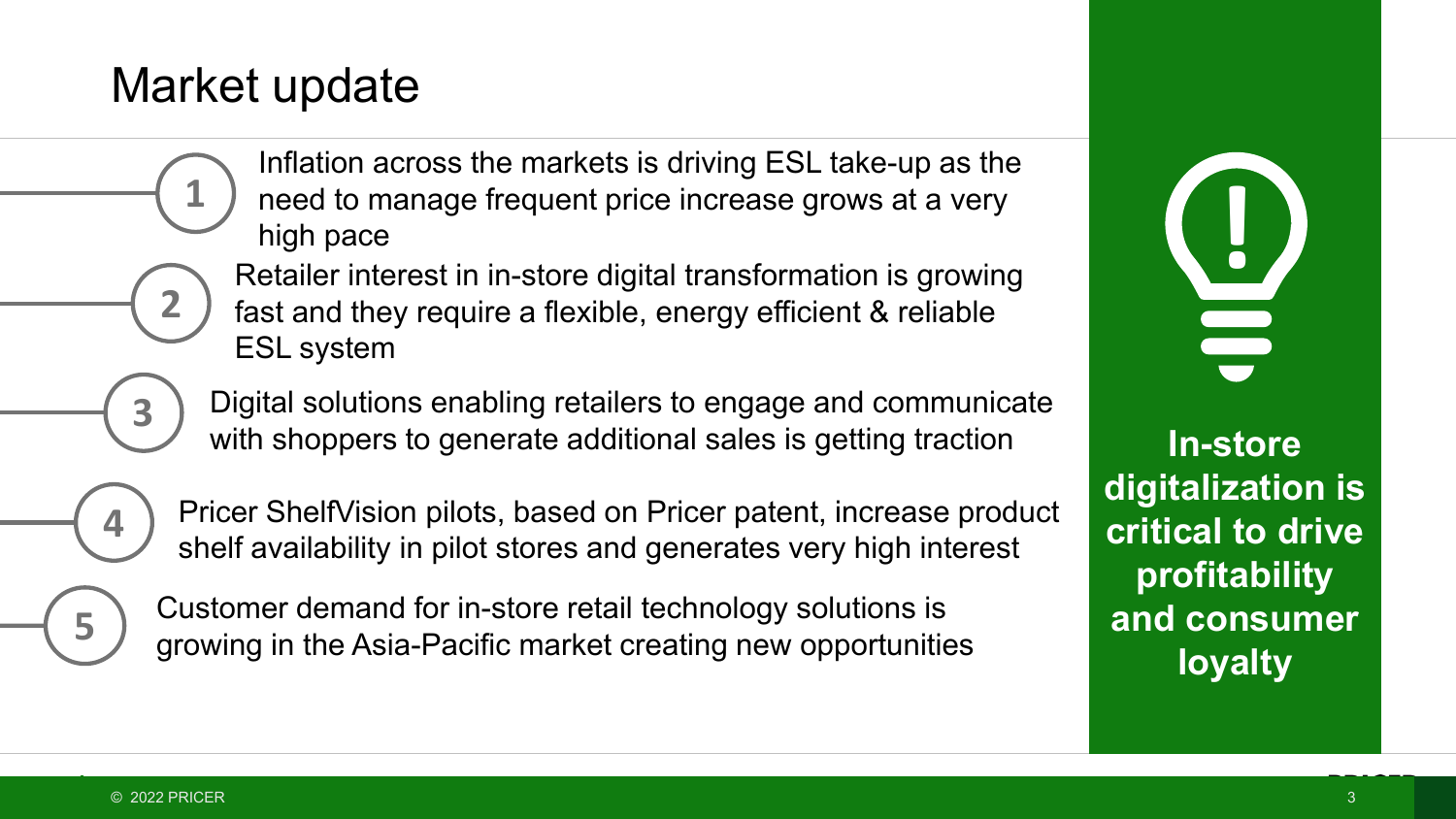### First quarter 2022

• **Continued growth in EMEA and Americas regions**

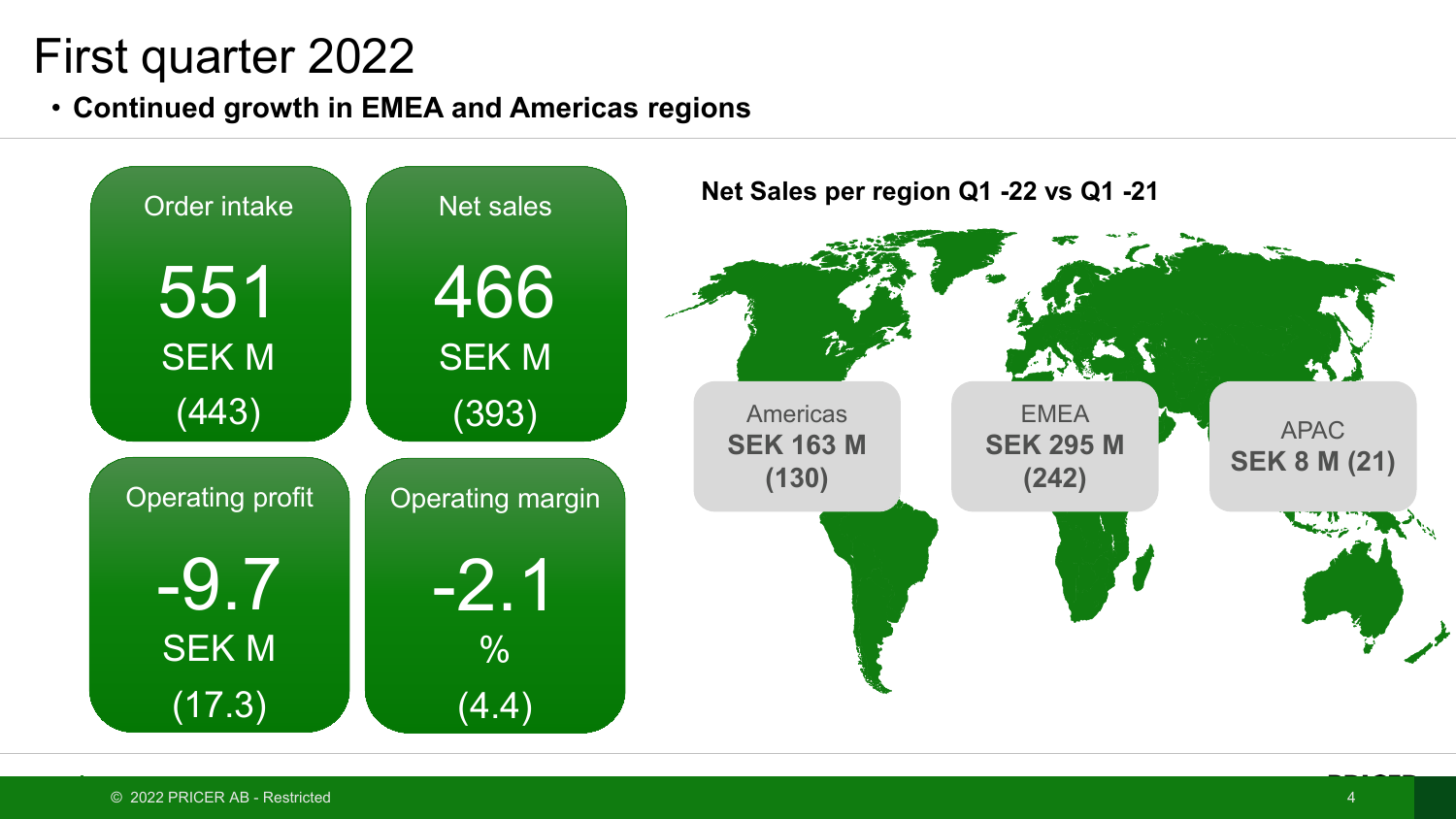#### • **Second best order intake in a quarter in Pricer history**

- Order intake of 551 MSEK, +24% vs Q1 2021
	- Demand for ESL accelerating on Canadian market
	- Continued strong demand in France and Norway
	- Large order received from Plus Retail, Netherlands
- Order backlog of 464 MSEK end of March 2022

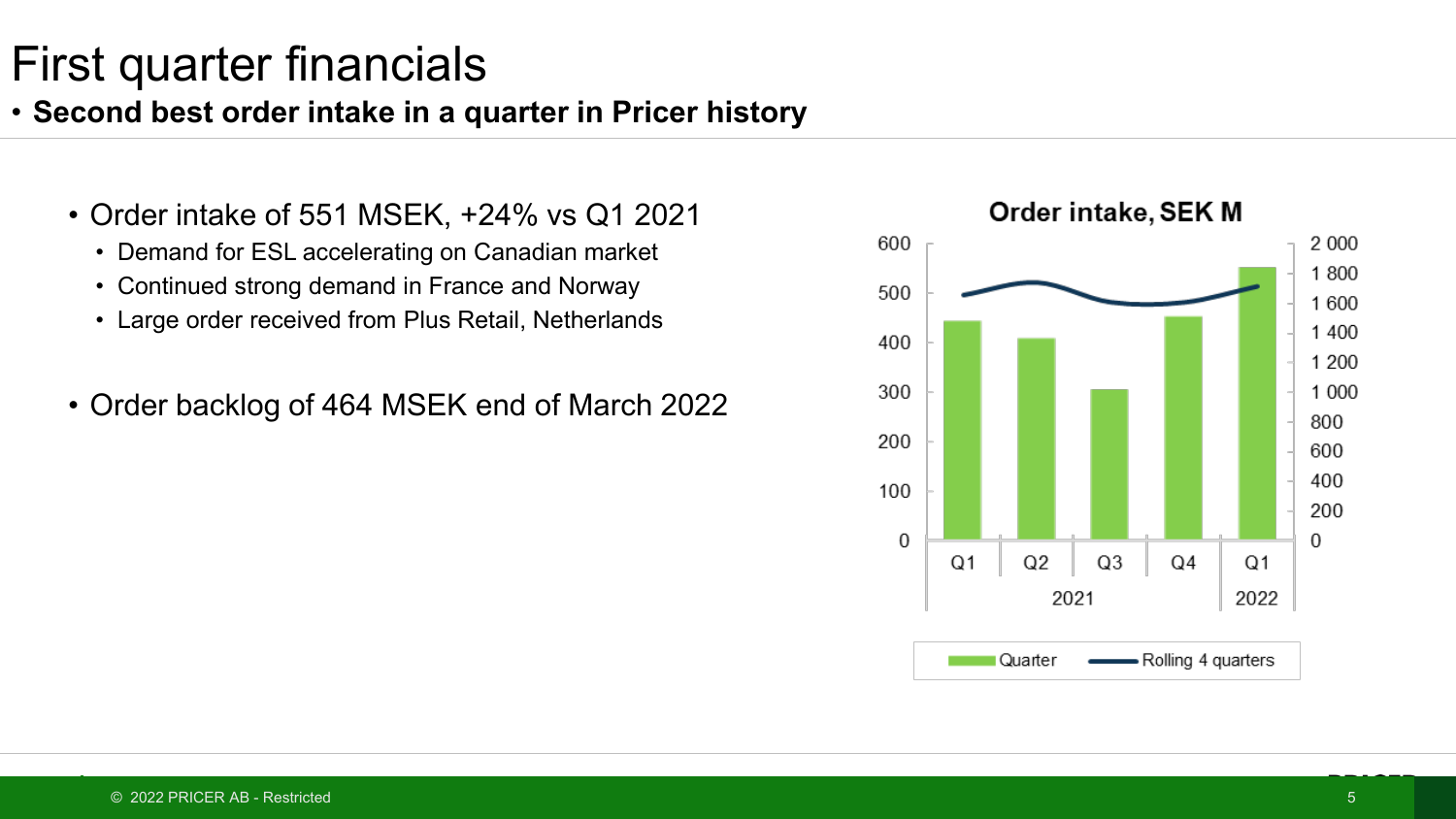### • **Strong Q1 revenue, continued logistics challenges**

- Net sales of 466 MSEK, +19% vs Q1 2021
- Top 3 contributors;
	- Canada
	- France
	- Norway
- Spread across a wide range of customers

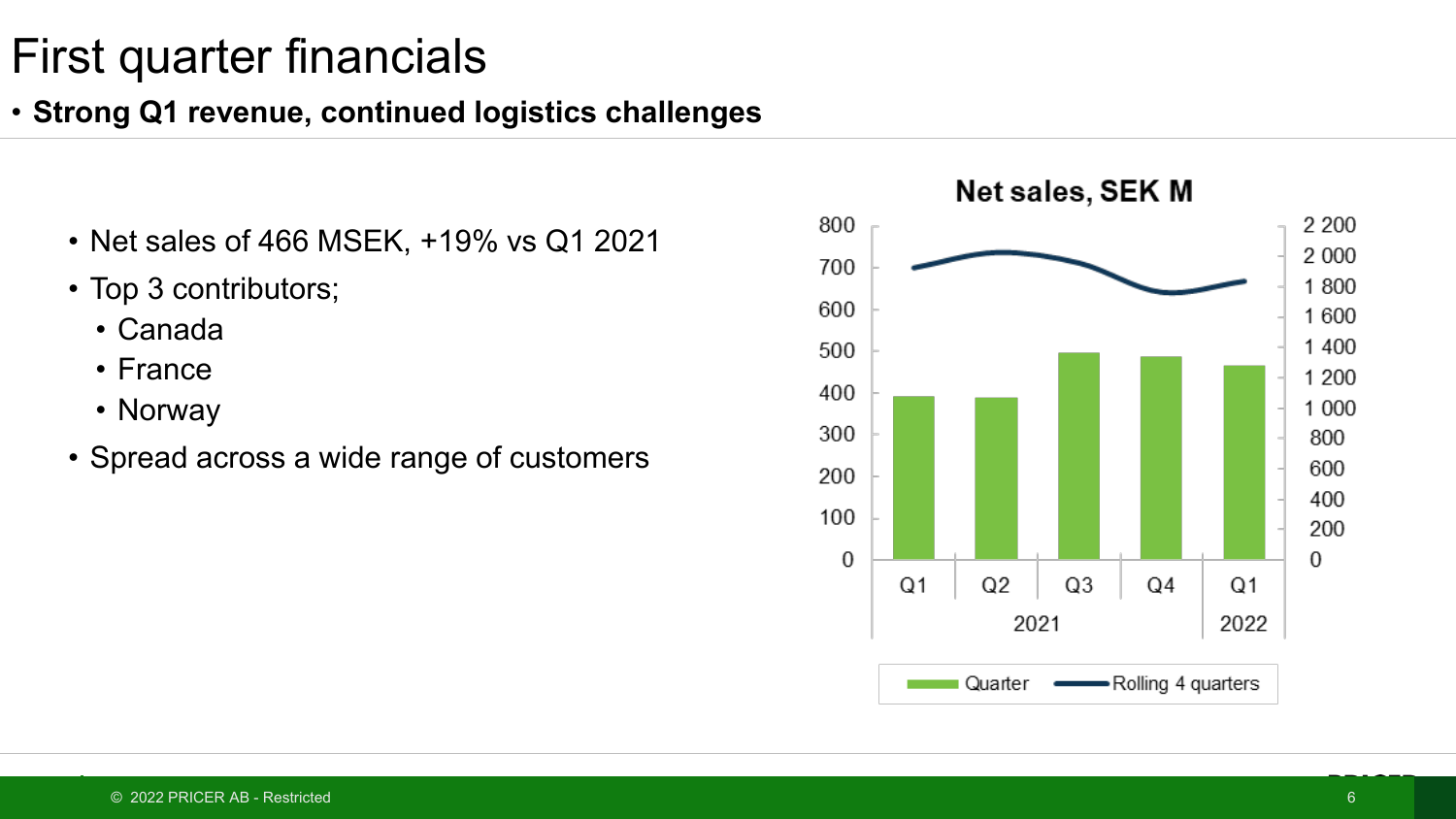• **Gross margin pressured by components and logistics situation**





#### Gross Margin, %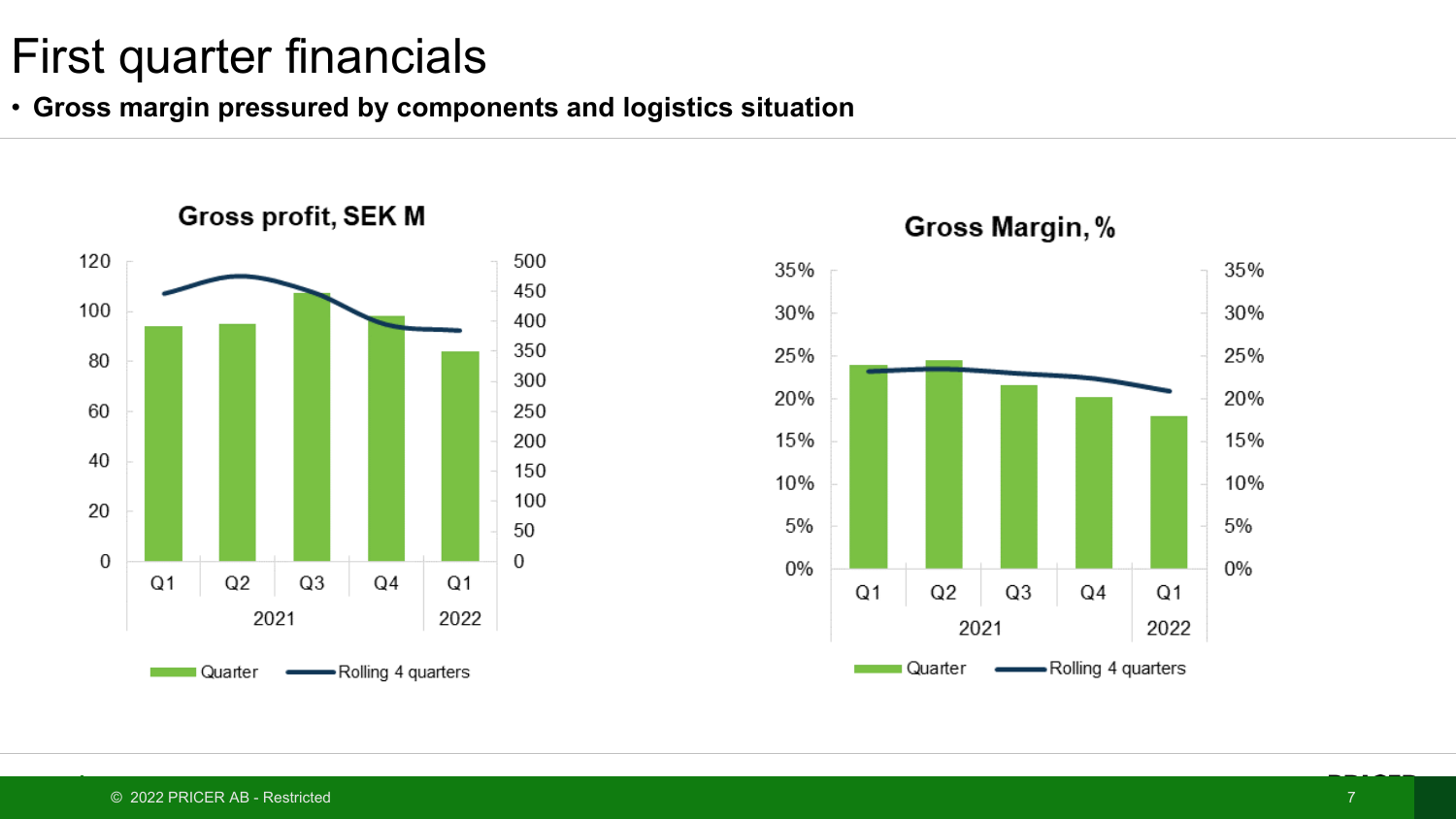• **Pressure on gross margin reducing profitability**

**Operating profit, SEK M** 

80 200 70 180 60 160 50 140 40 120 30 100 20 80 10 60  $\mathbf 0$ 40  $-10$ 20  $-20$  $\Omega$  $Q<sub>1</sub>$  $Q2$  $Q<sub>3</sub>$  $Q<sub>4</sub>$  $Q<sub>1</sub>$ 2021 2022 Quarter Rolling 4 quarters



Operating margin, %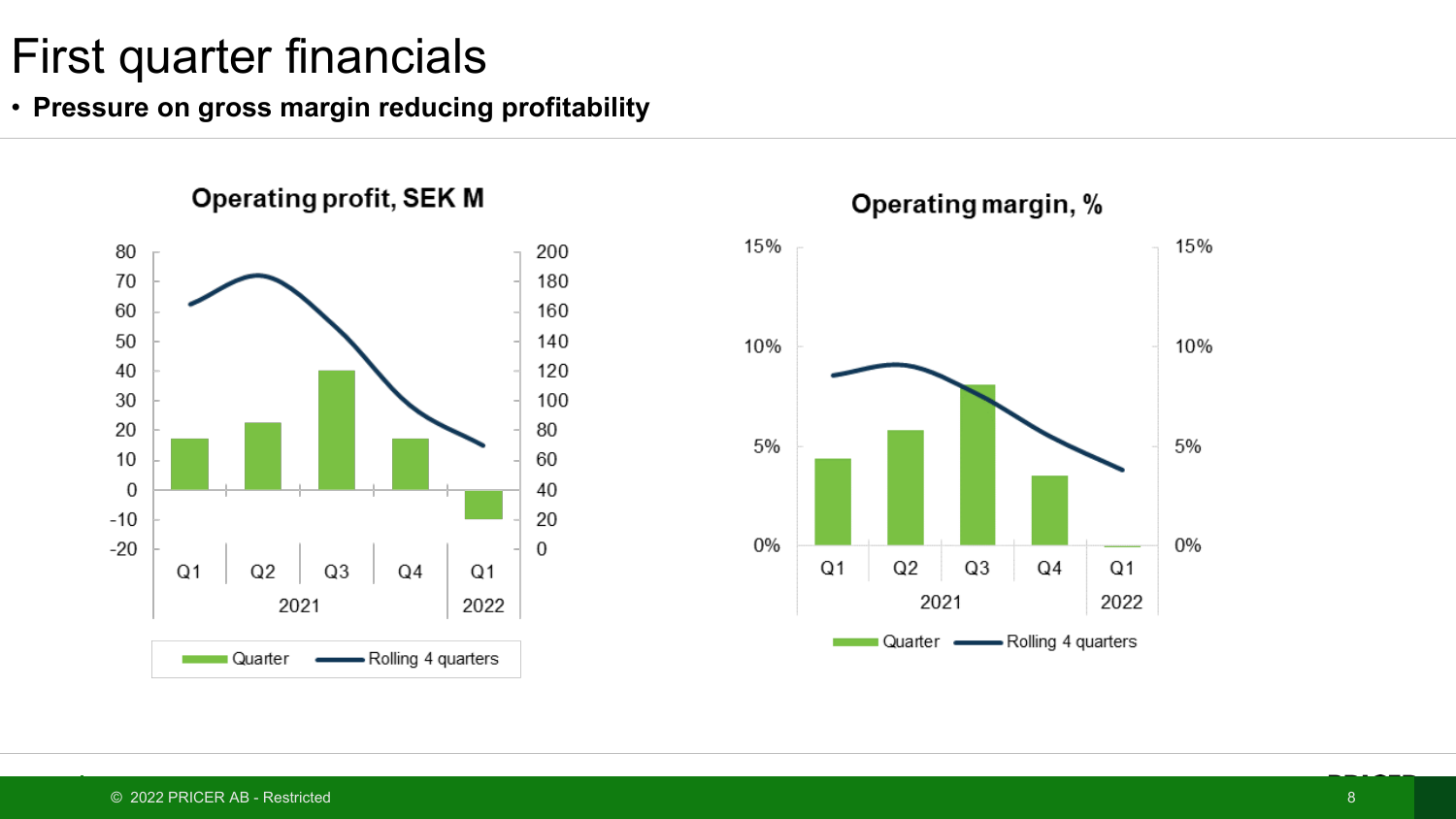#### • **Global logistics situation causing increased lead times**

- No improvement in global logistics situation during Q1
- Temporary expansion of credit facility to manage continued challenges in supply chain and logistics
- Reviewing our supply chain to optimize flows